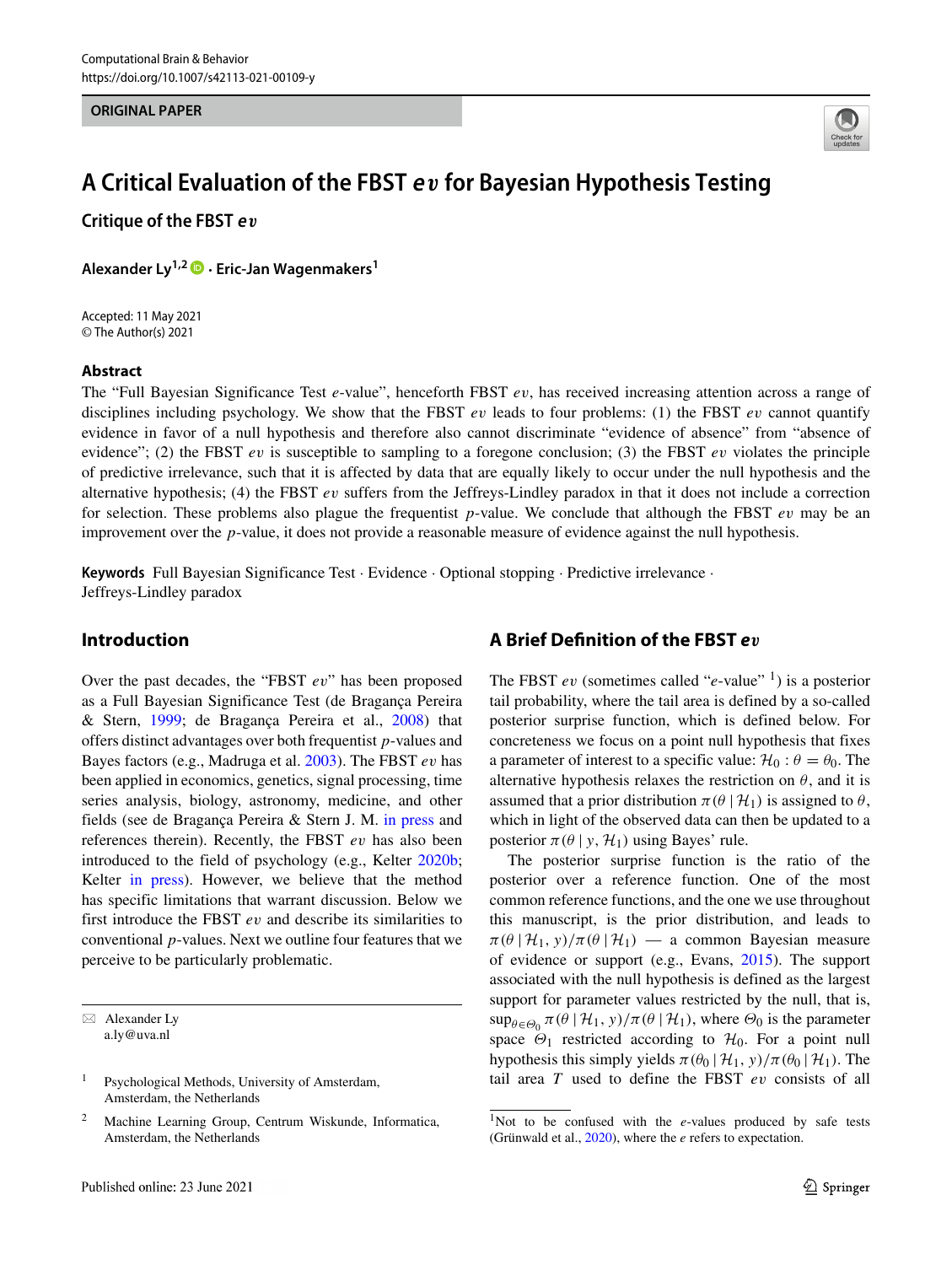parameter values  $\theta$  that have posterior support less than the support associated with the null hypothesis, that is,

$$
T = \left\{ \theta \in \Theta_1 \; \left| \; \frac{\pi(\theta \mid y, \mathcal{H}_1)}{\pi(\theta \mid \mathcal{H}_1)} \leq \frac{\pi(\theta_0 \mid y, \mathcal{H}_1)}{\pi(\theta_0 \mid \mathcal{H}_1)} \right. \right\},\tag{1}
$$

where *Θ*<sup>1</sup> is the unrestricted parameter space. The FBST *ev* for  $\mathcal{H}_0$ :  $\theta = \theta_0$  is defined as the posterior mass in area *T*, that is,

$$
ev = \int_{T} \pi(\theta \mid y, \mathcal{H}_{1}) d\theta.
$$
 (2)

When *ev* is low, or  $e^v = 1 - ev$  is high, the data are said to cast doubt on  $\mathcal{H}_0$ .

As a concrete example, consider a binomial test of  $\mathcal{H}_0$  :  $\theta = \frac{1}{2}$  versus  $\mathcal{H}_1$  :  $\theta \in \Theta_1 = (0, 1)$  and a beta(1, 1) prior (i.e., a uniform prior from 0 to 1). The posterior surprise function then equals the posterior distribution. Consequently, the set *T* that defines the posterior tail area are those  $\theta$ s that lead to a posterior value  $\pi(\theta | y, \mathcal{H}_1) \leq$  $\pi(\frac{1}{2} | y, \mathcal{H}_1)$ . Equivalently,  $e^{\overline{v}} = 1 - ev$  defines the posterior probability of  $\overline{T} = \Theta_1 \setminus T$ , the complement of the tail area *T* .

For observed data consisting of  $s = 15$  successes and  $f = 5$  failures the posterior is a beta(16, 6) distribution. The support for the null is  $\pi(\frac{1}{2} | y, \mathcal{H}_1) = 0.31$  and the area of parameter values that have more support is  $\bar{T} = [\frac{1}{2}, 0.92]$ ; thus, the tail area is  $T = (0, \frac{1}{2}) \cup (0.92, 1)$ . The area under the curve shown in Fig. [1](#page-1-0) equals  $\vec{ev} = 1 - ev = .98$ , and hence  $ev = .02$ , which combined with the standard threshold of .05 leads to a rejection of the null hypothesis (de Bragança Pereira et al., [2008,](#page-6-1) Definition 2.3).

The advantage of the FBST *ev* is that the procedure promises to work with non-subjective priors such as

<span id="page-1-0"></span>

**Fig. 1** Example of the FBST *ev* for a binomial test of  $\mathcal{H}_0$  :  $\theta = \frac{1}{2}$  versus  $\mathcal{H}_1$  :  $\theta \in \Theta_1 = (0, 1)$  with a beta(1,1) prior for  $s = 15$ successes out of  $n = 20$  observations. Shown is the beta $(16, 6)$ posterior distribution. Area  $\bar{T} = [\frac{1}{2}, 0.92]$  contains all values of  $\theta$  with at least as much support from the data as  $\theta = \frac{1}{2}$ . The posterior mass on  $\overline{T}$  equals 0.98, and hence  $ev = 1 - 0.98 = 0.02$ . Figure based on the JASP module *Learn Bayes*

Jeffreys's transformation-invariant priors (e.g., Jeffreys [1946;](#page-7-3) Ly et al., [2017\)](#page-7-4), or reference priors (e.g., Berger et al. [2009;](#page-6-5) Bernardo [1979\)](#page-6-6) as long as the posterior is proper. In contrast, Bayes factors prohibit the use of improper priors on the test-relevant parameter, and the construction of default Jeffreys's Bayes factors requires the statistician to select a class of priors that fulfil certain desiderata (e.g., Bayarri et al. [2012;](#page-6-7) Jeffreys [1961;](#page-6-8) Li & Clyde [2018;](#page-7-5) Ly et al. [2016a;](#page-7-6) Ly et al. [2016b\)](#page-7-7). Hence, the FBST procedure is more or less automatic whenever non-subjective priors are available (de Bragança Pereira & Stern J. M., [in press\)](#page-6-2), as it does not require additional difficulties of prior selection. Moreover, Diniz et al. [\(2012\)](#page-6-9) mention that it is an advantage that the FBST procedure avoids the introduction of a prior probability on the null hypothesis. Below we show that the automatic use of the FBST can lead to problematic inferences. The root of the problem, we believe, is due to the fact that the behavior of FBST *ev* is similar to that of *p*-values.

#### **The FBST** *ev* **as an Approximate** *p***-value**

Fig. [1](#page-1-0) highlights the conceptual similarity between the FBST *ev* and the frequentist *p*-value from null hypothesis significance testing. One key difference is that the *p*-value violates the Likelihood Principle (e.g., Berger and Wolpert [1988;](#page-6-10) Wagenmakers, [2007\)](#page-7-8), but the FBST *ev* does not, because it relies on the posterior distribution. [2](#page-1-1)

Another key difference is that for *p*-values the tail event consists of the set of more extreme outcomes than what is observed across the sample space, whereas for the FBST *ev* the tail area consists of parameter values that receive less support than the null value. This difference between the spaces is noticeable in the binomial example, as the tail event of the *p*-value is comprised of discrete outcomes, e.g., the sets {0*,* 1*,* 2*,* 3*,* 4*,* 5} and {15*,* 16*,* 17*,* 18*,* 19*,* 20}, whereas the tail area for FBST *ev* consists of two continuous intervals, e.g.,  $(0, \frac{1}{2})$  and  $(0.92, 1)$ .

There are specific cases where the FBST *ev* and the *p*-value (for a fixed-*n* sampling plan and without possible corrections for multiplicity) are exactly equal. In particular, this occurs when data are normally distributed with population mean  $\mu$  and variance  $\sigma^2 = 1$  and the null hypothesis is  $\mathcal{H}_0$  :  $\mu = 0$ , whereas the alternative allows  $\mu$  to vary freely, that is,  $\mathcal{H}_1$  :  $\mu \in \mathbb{R}$ . Using the (improper) uniform prior (i.e., the "uninformative" Jeffreys's transformation-invariant prior) then results in the FBST *ev* and the *p*-value being exactly equal (e.g., Diniz

<span id="page-1-1"></span><sup>2</sup>The Likelihood Principle holds that "all evidence, which is obtained from an experiment, about an unknown quantity *θ*, is contained in the likelihood function of *θ* for the given data." (Berger & Wolpert, [1988,](#page-6-10) p. 1).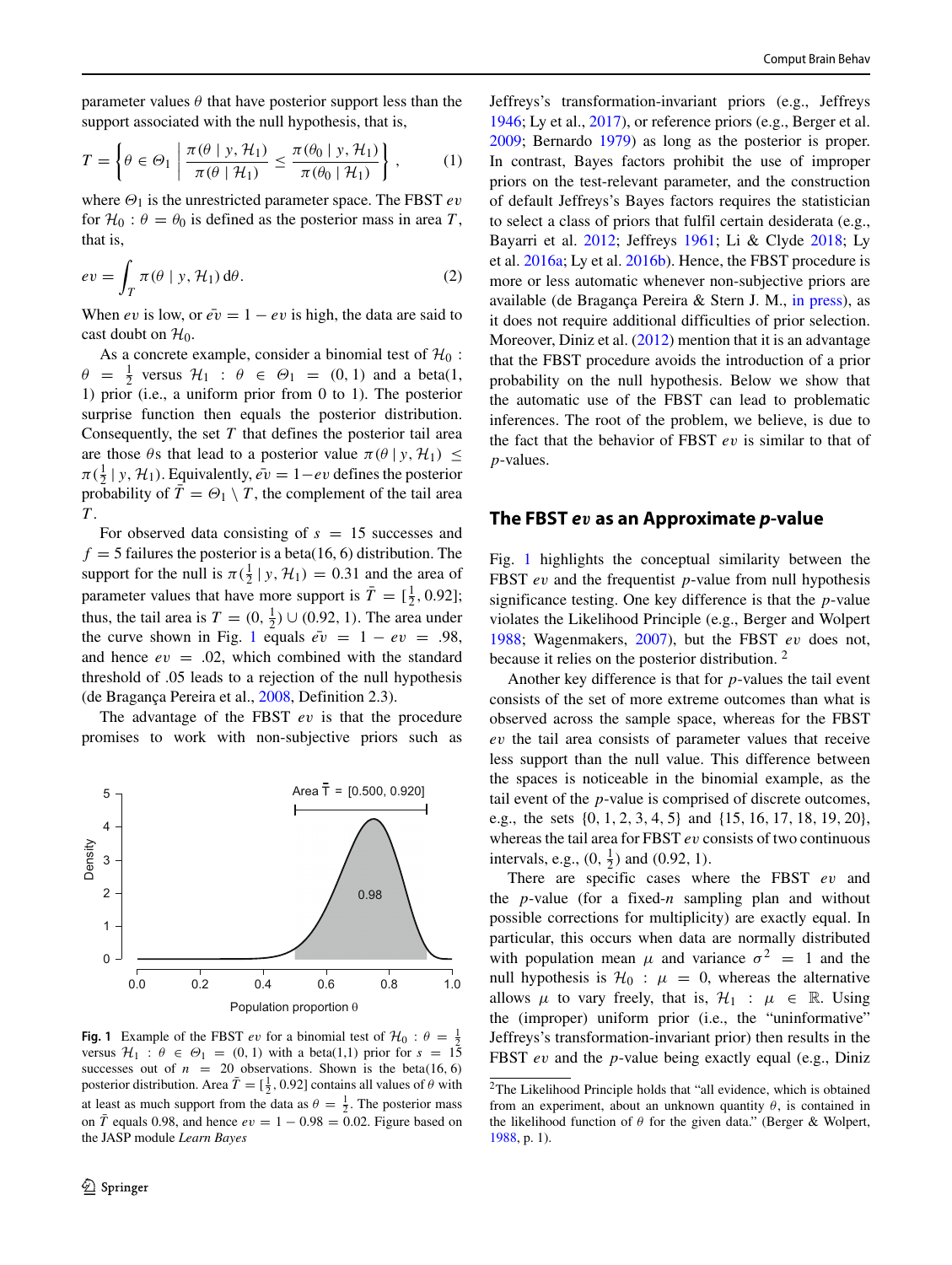et al. [2012\)](#page-6-9). More generally, consider Bayesian parameter estimation for the location parameter  $\mu$  of a statistical model from the exponential family. Assume the prior on  $\mu$  is uniform on the real line. Then the proportion of the posterior distribution with mass lower than zero equals the one-sided frequentist *p*-value (e.g., Lindley [1965;](#page-7-9) Pratt et al. [1995\)](#page-7-10). This means that for a symmetric posterior distribution, the FBST *ev* equals the two-sided frequentist *p*-value. For non-uniform priors the relation between FBST *ev* and *p*value is only approximate; however, as sample size grows the data quickly dominate the posterior distribution (e.g., Wrinch & Jeffreys [1921\)](#page-7-11), such that the approximation will be increasingly close.

The large-sample connection between the FBST *ev* and the *p*-value holds even more generally, whenever the (asymptotic) *p*-value is derived from the (generalized) likelihood ratio statistic. This connection is made rigorous via Wilks' theorem (Wilks, [1938\)](#page-7-12), which states that the likelihood ratio statistic asymptotically has a  $\chi^2$ -distribution, and the Bernstein von-Mises theorem (e.g., LeCam [1986;](#page-7-13) Ghosal & van der Vaart [2017;](#page-6-11) van der Vaart [1998\)](#page-7-14), which states that, under general conditions, the posterior is asymptotically normal. Both theorems were used by Diniz et al. [\(2012\)](#page-6-9) to derive the following (asymptotic) functional relationship

$$
ev \stackrel{d}{\rightarrow} 1 - F_{\dim(\Theta_1)}[F_{\dim(\Theta_1) - \dim(\Theta_0)}^{-1}(1-p)],\tag{3}
$$

as  $n \to \infty$ , where p in the right-hand side is the asymptotic *p*-value of the generalized likelihood ratio statistic, *Fk* and  $F_k^{-1}$  are the cumulative distribution function and the quantile function of a  $\chi^2$ -distribution with *k* degrees of freedom, respectively. For instance, for the binomial example dim $(\Theta_1) = 1$ , since there is only one parameter that is free to vary in  $\mathcal{H}_1$  and dim $(\Theta_0) = 0$ , since it is a singleton. As such, whenever dim $(\Theta_1)$  = dim $(\Theta_1)$  –  $\dim(\Theta_0)$ , Eq. [\(3\)](#page-2-0) states that the difference between FBST *ev* and the asymptotic *p*-value becomes negligible as the sample sizes increase.

In the remainder of the paper we highlight how the FBST procedure can result in problematic inferences. Our conclusions are to some extent predicated on the notion that evidence is the degree to which the data change our conviction about competing accounts of the world (Evans, [2015;](#page-6-3) Morey et al., [2016\)](#page-7-15).

# **Problem 1: The FBST** *ev* **Cannot Quantify Evidence in Favor of the Null Hypothesis**

Our first demonstration concerns the case of *pure induction*: a universal generalization is stipulated and an unbroken string of *n* confirmatory instances is observed. The evidence in favor of the universal generalization ought to increase with *n*; we consider this axiomatic. The mathematician George Polya termed this regularity the "fundamental inductive pattern":

"This inductive pattern says nothing surprising. On the contrary, it expresses a belief which no reasonable person seems to doubt: *The verification of a consequence renders a conjecture more credible. With a little attention, we can observe countless reasonings in everyday life, in the law courts, in science, etc., which appear to confirm to our pattern."* (Polya, [1954,](#page-7-16) pp. 4–5)

The FBST *ev* violates the fundamental inductive pattern. Concretely, a universal generalization posits that all instances have property *x*, that is,  $\mathcal{H}_0$  :  $\theta = 1$  for a binomial likelihood kernel. Regardless of their number *n*, the confirmatory instances are best predicted by  $\theta = 1$ , and consequently this value receives more support than any other value of  $\theta$ . This means that  $\overline{ev} = 0$  and  $ev = 1$ regardless of the number of confirmatory instances and regardless of the prior distribution under  $\mathcal{H}_1$ . Note that the *p*-value suffers from the exact same problem (e.g., Jeffreys [1980;](#page-6-12) Ly et al. [2020;](#page-7-17) Wrinch & Jeffreys [1919\)](#page-7-18).

<span id="page-2-0"></span>Our second demonstration concerns a binomial test of  $\mathcal{H}_0$  :  $\theta = \frac{1}{2}$  versus  $\mathcal{H}_1$  :  $\theta \in \Theta_1 = (0, 1)$  and a beta( $\alpha$ ,  $\alpha$ ) prior that is symmetric around  $\frac{1}{2}$ . Suppose that the data consist of just as many successes *s* as failures *f* (i.e.,  $s = f = \frac{n}{2}$ ). In this scenario, the evidence for  $\mathcal{H}_0$ ought to increase with *n*. However, for any *n* the data are best predicted by  $\theta = \frac{1}{2}$ . As in the first demonstration, this means that  $ev = 1$  regardless of *n*.

These demonstrations show that the FBST *ev* cannot quantify evidence in favor of a null hypothesis. Data maximally consistent with the null hypothesis ought to offer stronger support when sample size is high rather than low; however, this regularity is not reflected in FBST *ev*. This inability means that the FBST *ev* also cannot discriminate between evidence for absence and absence of evidence (e.g., Keysers et al. [2020\)](#page-7-19).

# **Problem 2: The FBST** *ev* **is Susceptible to Sampling to a Foregone Conclusion**

Not only is the FBST *ev* incapable of quantifying evidence for the null, it will lead to a sure rejection of the null if a sufficiently patient researcher monitors the FBST *ev* and stops whenever it dips below a fixed threshold such as  $ev < .05$ . When  $\mathcal{H}_0$  is true, this is certain to happen (i.e., the decision to reject  $\mathcal{H}_0$  based on an indefinite accumulation of observations is a foregone conclusion). This makes an observed rejection of the null based on a sequential application of the FBST procedure ambiguous and uninterpretable.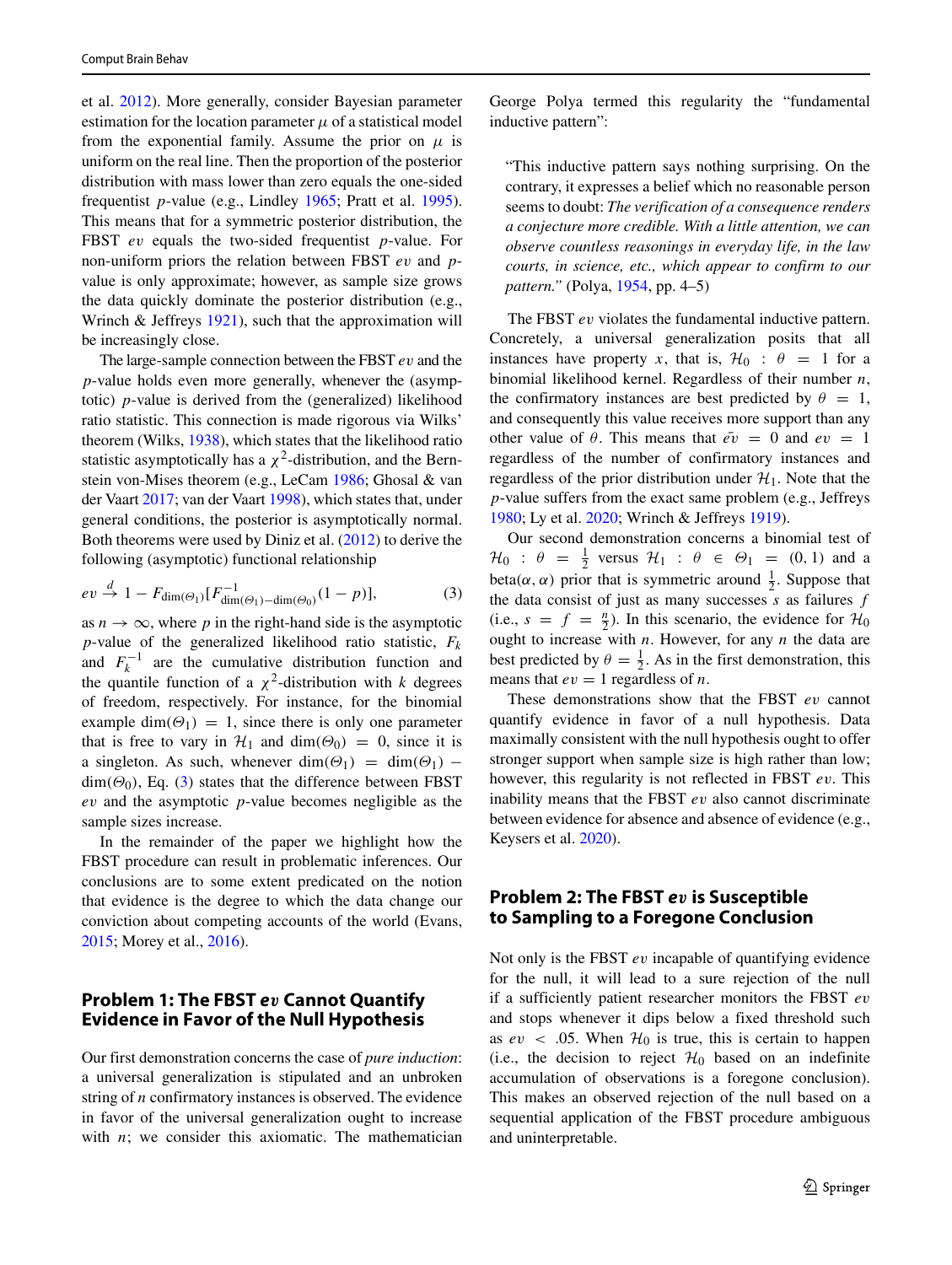The reason why monitoring the FBST *ev* is problematic stems from its intimate (asymptotic) relationship with the *p*-value. As noted earlier, the asymptotic behavior of the *p*value also describes the asymptotic behavior of the FBST *ev*; and for *p*-values, it can be proven that there is no convergence to a single value — instead, *p*-values meander randomly in the *(*0*,* 1*)*-interval (Feller, [1940;](#page-6-13) [1968\)](#page-6-14). Hence, the FBST *ev* will eventually cross the threshold of, say, *ev <* .05. A concrete demonstration is given in Wagenmakers et al. [\(2018,](#page-7-20) intuition 5).

A Bayesian interpretation of this phenomena is that the FBST *ev* is approximately a test for the direction of an effect (Casella & Berger, [1987;](#page-6-15) Marsman & Wagenmakers, [2017\)](#page-7-21). Recall that in many applications, the FBST *ev* consists of the sum of two posterior areas: the right tail and the left tail (cf. Fig. [1\)](#page-1-0). Focusing on the left tail (i.e., the posterior mass on values of parameter values  $\theta$  lower than  $\theta_0$ ), we note that it equals the probability that  $\theta$  is lower than  $\theta_0$  as opposed to higher than  $\theta_0$ . Specifically, assume a prior distribution for  $\theta$  under  $\mathcal{H}_1$  that is centered on  $\theta_0$ , and assume that the posterior is symmetric such that the area in the left tail equals that in the right tail. The posterior probability that *θ* is lower than  $\theta_0$  then equals  $ev/2$ .

Consider now the scenario where data are generated under  $H_0$ , and accumulate indefinitely (cf. Kelter  $2020a$ ). In our interpretation, the FBST *ev* is an approximate test for direction; because the true value is exactly in between the positive and negative values, the FBST *ev* will therefore meander randomly — the probability (or odds) has nothing to converge to.

To conclude, the FBST *ev* can be interpreted as an approximate test for direction. This means that whenever data are generated under  $H_0$ , the truth is exactly in the middle and the FBST *ev* will drift randomly and be susceptible to sampling to a foregone conclusion (Rouder, [2014;](#page-7-23) Wagenmakers et al., [2018\)](#page-7-20). Because the asymptotic behavior of the FBST *ev* equals that of the frequentist *p*value, the proofs on sampling to a foregone conclusion in Feller [\(1968\)](#page-6-14) also pertain to the FBST procedure.

# **Problem 3: The FBST** *ev* **Violates the Principle of Predictive Irrelevance**

The principle of predictive irrelevance implies that if two models yield exactly the same predictions for to-beobserved data, then actually observing the data should not change our preference for one model over the other. As an example, consider the binomial test of  $\mathcal{H}_0$  :  $\theta = \frac{1}{2}$  versus  $\mathcal{H}_1$  :  $\theta \in \Theta_1 = (0, 1)$  with a beta $(\alpha, \alpha)$  prior, which is symmetric around  $\frac{1}{2}$ . Under  $\mathcal{H}_0$ , the probability that the next observation is a success equals  $\frac{1}{2}$ . This is also the case under  $\mathcal{H}_1$ , as the prior predictive of  $\mathcal{H}_1$  is then a symmetric

beta-binomial distribution with mean  $\alpha/(2\alpha) = \frac{1}{2}$  which equals the probability of the next observation being a success.

To see that the FBST *ev* violates the principle of predictive irrelevance, note that if  $\alpha = 1$  and the first observation is a success then under  $\mathcal{H}_1$  we have  $\theta \sim$ beta(2, 1); *ev* is then the posterior mass on  $\theta < \frac{1}{2}$ , which equals  $ev = .25$ . If, instead, the first observation is a failure, then under  $\mathcal{H}_1$  we have  $\theta \sim \text{beta}(1, 2)$  and *ev* is also equal to .25. Hence, upon observing the new datum, the posterior changes and consequently the FBST *ev* changes — even though the datum is predictively irrelevant.

More generally, any symmetric posterior distribution *θ* ∼  $beta(\alpha + n/2, \alpha + n/2)$  under  $\mathcal{H}_1$  has  $ev = 1$  (see Problem 1 above). The occurrence of a new datum will decrease that FBST  $ev$  to indicate some evidence against  $\mathcal{H}_0$ , even though the datum is predictively irrelevant and even though the decrease occurs regardless of the nature of the datum (i.e., success or failure). This analysis can be extended to data sequences of arbitrary length (Wagenmakers et al., [2020\)](#page-7-24).

In contrast, Jeffreys's Bayes factor does behave in accordance with the principle of predictive irrelevance, because it is defined as the ratio of the prior predictives evaluated at the observed data, that is, the ratio of marginal likelihoods. Whenever  $\mathcal{H}_0$  and  $\mathcal{H}_1$  make identical predictions for the next datum, Jeffreys's Bayes factor is unaltered when that datum is observed, indicating perfect predictive equivalence: "The first member sampled is bound to be of one type or the other, whether the chance is  $\frac{1}{2}$  or not, and therefore we should expect it to give no information about the existence of bias." (Jeffreys, [1961,](#page-6-8) p. 257). More generally, when the beta prior distribution is symmetric and  $s = f$  observations have been made, the prior distribution for the analysis of the next observation is a beta $(\alpha + s, \alpha + f)$ distribution. Because this distribution is symmetric around  $\theta = \frac{1}{2}$ , the predictions for the upcoming observation are again identical under  $H_0$  and  $H_1$ , and therefore the Bayes factor remains unchanged irrespective of its outcome. "Thus if at a certain stage the sample is half and half, the next member, which is bound to be of one type or the other, gives no new information." (Jeffreys, [1961,](#page-6-8) p. 257). Another case consist of an asymmetric *θ* ∼ beta*(α,* β*)* distribution which is updated with unequal *s* and *f* such that  $α + s = β + f$ ; the next observation will not change the Bayes factor for  $\mathcal{H}_0$ versus  $\mathcal{H}_1$ .

In other words, whenever the distribution for *θ* under  $\mathcal{H}_1$  is symmetric around  $\frac{1}{2}$  (either before or during data collection), the next observation is predictively irrelevant, and will leave the Bayes factor unaffected (see Wagenmakers et al. [2020](#page-7-24) and references therein). Jeffreys notes "In that case the posterior [model] probabilities are equal to the prior [model] probabilities; in other words the new data do nothing to help us decide between the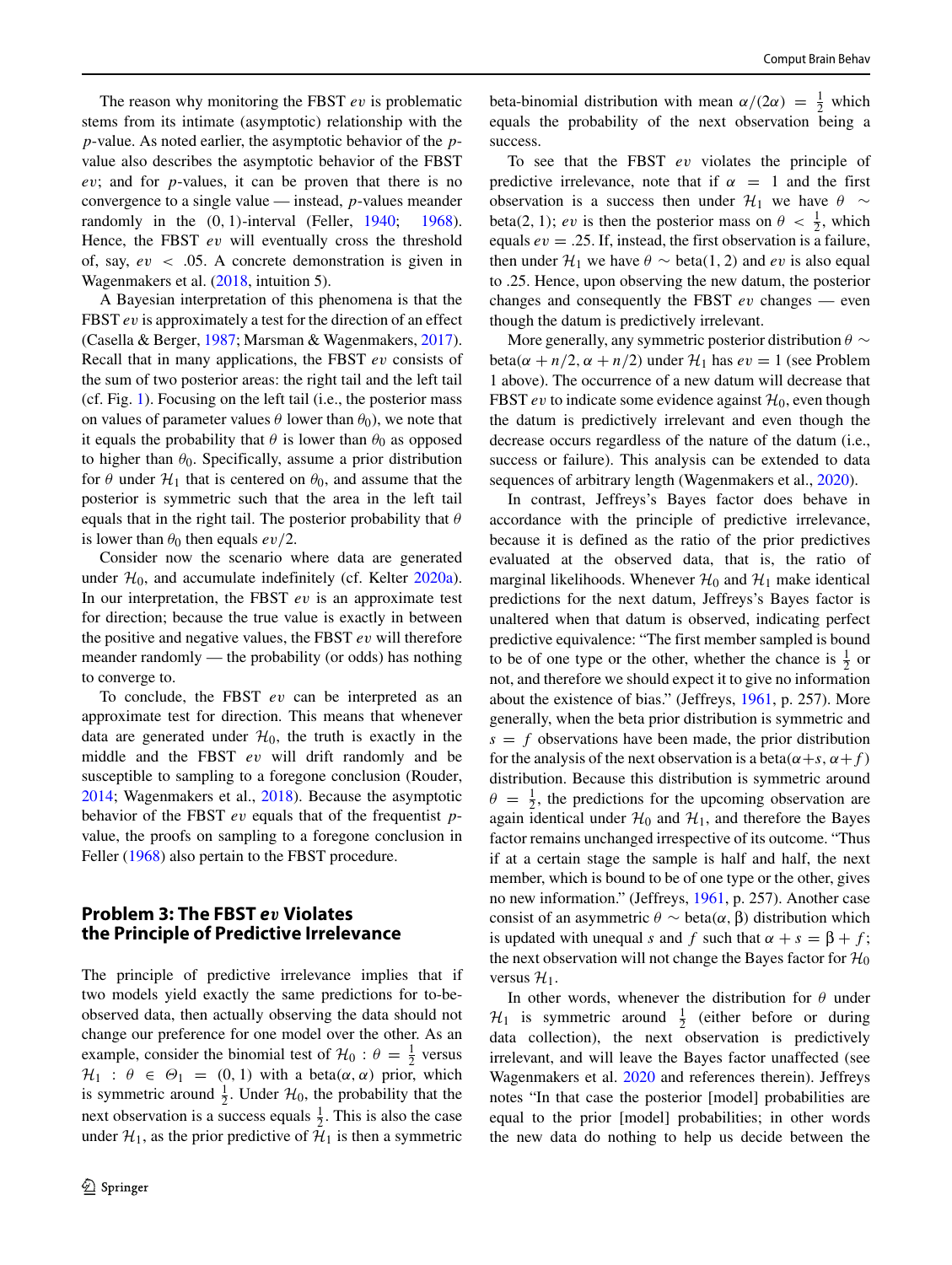hypotheses. This is the case of *irrelevance*." (Jeffreys [1973,](#page-6-16) p. 31; italics in original) and "...if the data were equally likely to occur on any of the hypotheses, they tell us nothing new with respect to their credibility, and we shall retain our previous opinion, whatever it was." (Jeffreys, [1961,](#page-6-8) p. 29) In contrast, the FBST *ev* suggest that the observation of predictively irrelevant data ought to change our previous opinion.

## **Problem 4: The FBST** *ev* **Suffers from the Jeffreys-Lindley Paradox**

The Jeffreys-Lindley paradox (e.g., Jeffreys [1935;](#page-6-17) Jeffreys [1937;](#page-6-18) Jeffreys [1939;](#page-6-19) Lindley [1957;](#page-7-25) see also Bernardo [1980;](#page-6-20) Cousins [2017;](#page-6-21) Good [1980a;](#page-6-22) Good [1980b\)](#page-6-23) refers to the fact that, as sample size increases indefinitely and the threshold for the *p*-value remains constant at any non-zero value (e.g., *p <* .005), we inevitably arrive at a conflict between *p*values and Bayes factors, in the sense that the *p*-value would suggest that  $\mathcal{H}_0$  be rejected, whereas the Bayes factor would indicate that  $\mathcal{H}_0$  decisively outpredicts  $\mathcal{H}_1$ . This conflict will arise regardless of the prior distribution on the testrelevant parameter under  $\mathcal{H}_1$  (under regularity conditions) and regardless of the *p*-value under consideration. As explained earlier, the FBST *ev* is an approximate *p*-value, and hence the conflict arises for the FBST *ev* as it does for the *p*-value.

For reasons that are unclear to us, the Jeffreys-Lindley paradox is sometimes been used to argue *against* the Bayes factor and motivate the search for a model comparison metric that does not 'suffer' from the paradox. For instance, de Bragança Pereira et al. [\(2008,](#page-6-1) p. 80) state: "However, whenever the posterior is absolutely continuous and the null hypothesis sharp, the use of Bayes Factors for significance testing is controversial" and then refer to Lindley [\(1957\)](#page-7-25). In another article, de Bragança Pereira and Stern [\(1999,](#page-6-0) p. 109) state that the Jeffreys-Lindley paradox is due to the fact that the Bayes factor privileges the null hypothesis by giving it separate prior mass.

However, Lindley [\(1957\)](#page-7-25) argued explicitly that the paradox revealed a shortcoming of the *p*-value, not of the Bayes factor:

Now in our example we have taken situations in which the significance level is fixed because, as explained above, we wish to see whether its interpretation as a measure of lack of conviction about the null hypothesis does mean the same in different circumstances. The Bayesian probability is all right, by the arguments above; and since we now see that it varies strikingly with *n* for fixed significance level, in an extreme case producing a result in direct conflict with the significance level, the degree of conviction is not even approximately the same in two situations with equal significance levels. 5% in today's small sample does not mean the same as 5% in tomorrow's large one. (Lindley, [1957,](#page-7-25) p. 189)

Similarly, throughout his work on Bayes factor hypothesis testing in the 1930s Harold Jeffreys argued that a rational measure of evidence against the null hypothesis cannot be based on a constant multiple of the standard error, as is the case for the *p*-value. For instance,

"A constant significance limit, in relation to the standard error, would however be equivalent to saying that the prior probability of a zero value varies with the number of observations, which is absurd; or, alternatively, that the chance of a real difference exceeding the standard error is the same no matter how small the standard error is made by increasing the number of observations." (Jeffreys, [1937,](#page-6-18) p. 259)

With respect to the question of prior model probabilities, note that the Bayes factor quantifies relative predictive performance of two rival models, and is thus independent of the prior beliefs about the hypotheses (e.g., Wrinch & Jeffreys [1921\)](#page-7-11):

$$
\frac{P(\mathcal{H}_1 | y)}{P(\mathcal{H}_0 | y)} = \frac{P(\mathcal{H}_1)}{P(\mathcal{H}_0)} \times \frac{p(y | \mathcal{H}_1)}{p(y | \mathcal{H}_0)}.
$$
\n(4)  
\nPosterior beliefs  
\nabout the models  
\nabout the models

One might argue that in order for the conditioning in the marginal likelihood  $p(y | H_i)$  to be well-defined, each model  $\mathcal{H}_i$  must at least have some prior probability  $\epsilon > 0$ .<sup>[3](#page-4-0)</sup> But when the aim is to test  $\mathcal{H}_0$  it appears entirely reasonable for  $H_0$  to have separate prior mass. Instead, it seems remarkable to assign  $\mathcal{H}_0$  :  $\delta = 0$  a prior probability of zero, deeming the hypothesis impossible from the outset, and then proceeding to test it anyway. Why then test  $\delta = 0$ , and not, say,  $\delta = 0.02144347729918...$ ,  $\delta = 0.010101010101...$ , or  $\delta = e/30$ ? The reason is that  $\mathcal{H}_0$  :  $\delta = 0$  is a value of special interest: it represents a simple model in which an effect is entirely absent, and for that 'sampling noiseonly' model to be abandoned the data must offer evidence against it. The Laplacean practice of not assigning the pointnull value any separate prior mass, i.e., estimating only, "expresses a violent prejudice against any general law, a totally unacceptable description of the scientific attitude." (Jeffreys, [1974,](#page-6-24) p. 1)

<span id="page-4-0"></span><sup>3</sup>We say *might*, because it could also be argued that the purpose of the Bayes factor is to compare the predictive performance of the sceptic's  $\mathcal{H}_0$  versus the proponent's  $\mathcal{H}_1$ . Such statements are about assigning predictive probability to data, and do not entail a commitment to any degree of relative plausibility of the rival positions from which the predictions originated.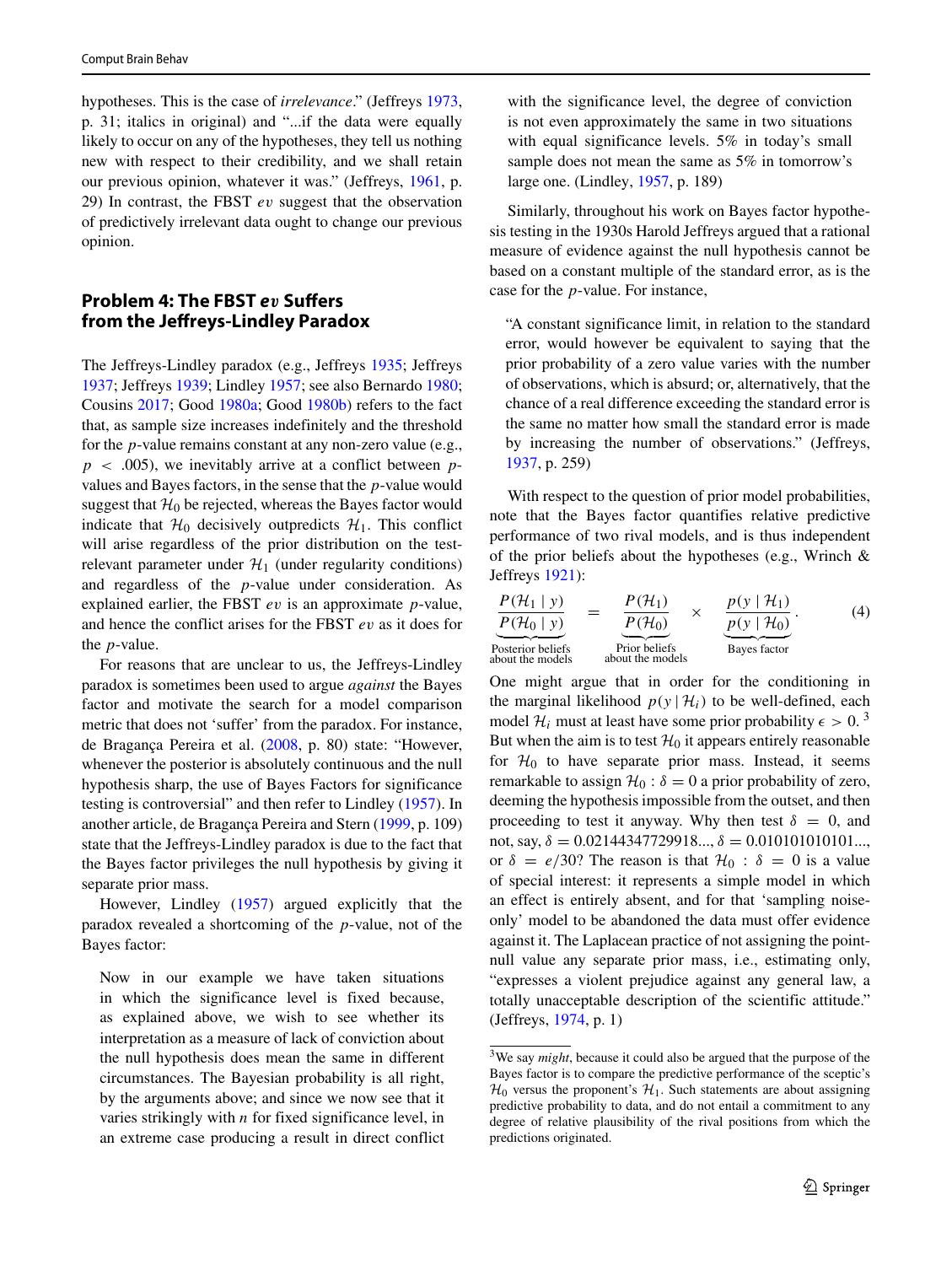Admittedly there exist many problems in which the point-null hypothesis is not believable, not even as an approximation. For instance, there is usually no reason to assume that interrater agreement equals zero exactly, or that two politicians are exactly equally popular. Jeffreys labelled such scenarios problems of estimation. But with problems of testing, a specific value of the parameter stands out; the desire to assess that value (out of an infinity of other values that could be assessed) already suggests that its prior probability is not exactly zero.

At its core, however, the Jeffreys-Lindley paradox is sufficiently general that it does not even require a Bayesian mindset. Good [\(1980a\)](#page-6-22) (in modern notation) explains it in terms of simple versus simple likelihood ratio tests, as follows:

Dr. Deborah Mayo raised the following question. How could one convince a very naive student, Simplissimus, that a given tail-area probability (Pvalue), say 1*/*100, is weaker evidence against the null hypothesis when the sample is larger? Although this fact is familiar in Bayesian statistics the question is how to argue it without (explicit) reference to Bayesian methods.

One can achieve this aim, without even referring to power functions, in the following manner.

Take a very concrete example, say the tossing of a coin, and count the number [*s*] of heads ("successes") in [*n*] trials. Ask Simplissimus to specify any simple non-null hypothesis for the probability [*θ*] of a head. Suppose he gives you a value  $\theta = 0.5 + \epsilon$ . First compute a value of  $[n]$  so that a  $\epsilon$  value of  $[s]$ approximately equal to  $[n(0.5 + \epsilon/7)]$  would imply a tail-area probability close to 1*/*100. Then point out that the fraction  $0.5 + \epsilon/7$  of successes is much closer to 0.5 than it is to  $0.5 + \epsilon$  and therefore must *support* the null hypothesis as against the specific rival hypothesis proposed by Simplissimus. Thus, for any specified simple non-null hypothesis, [*n*] can always be made so large that a specified tail-area probability supports the null hypothesis more than the rival one. This should convince Simplissimus, if he had been listening, that the larger is  $[n]$  the smaller the set *S* of simple non-null hypotheses that can receive support (as compared with  $[\theta = 0.5]$ ) in virtue of a specified P-value. If the tail-area probability, for example 1*/*100, is held constant, the set *S* converges upon the point  $\theta = 0.5$ ] when [*n*] is made larger and larger." (Good [1980a,](#page-6-22) pp. 307–308; italics in original)

For instance, assume Simplissimus specifies their simple non-null hypothesis as  $\theta = 0.57$  with  $\epsilon = 0.07$ . Then our target value for the number of successes  $s$  equals  $n(0.5 +$  $0.07/7$ *)* = *n* × 0.51. So for a sample proportion of 0.51

we now seek *n* such that the two-sided tail area probability equals .01. We find that  $n = 16700$ —consisting of 8517 heads, for a sample proportion of  $s = 8517/16700$  = 0.51, as stipulated—yields a tail area just below .01. But the sample proportion of 0.51 is much closer to the null hypothesis (i.e.,  $\theta = 0.50$ ) than to the non-null hypothesis specified by Simplissimus (i.e.,  $\theta = 0.57$ ).

Returning to an explicit Bayesian perspective, suppose the estimate of the test-relevant parameter is within one standard error from zero. This will provide some evidence in favor of  $H<sub>0</sub>$ . Now assume that sample size increases indefinitely, but the estimate remains within one standard error from zero. As implied by Good's scenario concerning Simplissimus, the range of parameter values under  $\mathcal{H}_1$  that are consistent with the observed data continually shrinks: with large sample size and an estimate within a standard error of the null value, parameter values far away from zero predict so poorly that they can be effectively excluded from consideration. For any sample size there will be a set of parameter values that are still in contention with the null value, but this set will shrink to zero. Of course, for any specific sample size it is possible to select with the maximum likelihood estimator and claim that the data support it over the null value; for instance, after seeing the data Simplissimus might argue that their non-null choice of 0.57 was overly optimistic, and that a choice of 0.51 would have been more apt. Of course, Good's game could be played anew, and Simplissimus would be forced to select ever smaller values of *θ*. In other words, Simplissimus is cherry-picking. In the Bayes factor formalism, such cherry-picking is counteracted by averaging predictive performance across the prior distribution; when sample size increases but the estimate remains within a constant multiple of the standard error from the null value, a growing proportion of the prior distribution under  $\mathcal{H}_1$  will start to predict poorly, driving down the average performance (cf. Jeffreys [1937,](#page-6-18) pp. 250–251).

Thus, the prior distribution can be viewed as an automatic method to prevent cherry-picking, that is, to prevent the selection of those parameter values that the data happen to support. In the Bayes factor methodology, any prior distribution fulfils this purpose, and will therefore produce the Jeffreys-Lindley paradox. Instead, the FBST *ev* is based on an assessment of the posterior distribution, and therefore lacks the Bayesian correction for cherry-picking. As a result, the evidence against the null hypothesis is overstated; moreover, the FBST *ev* is inconsistent, meaning that the support for  $H_0$  will not increase without bound if the data accumulate indefinitely and  $H_0$  is the true data-generating model. The FBST *ev* avoids the Jeffreys-Lindley conflict between a Bayesian measure of evidence and the *p*-value, but this is not something that needs avoiding — quite the opposite, it is something to embrace.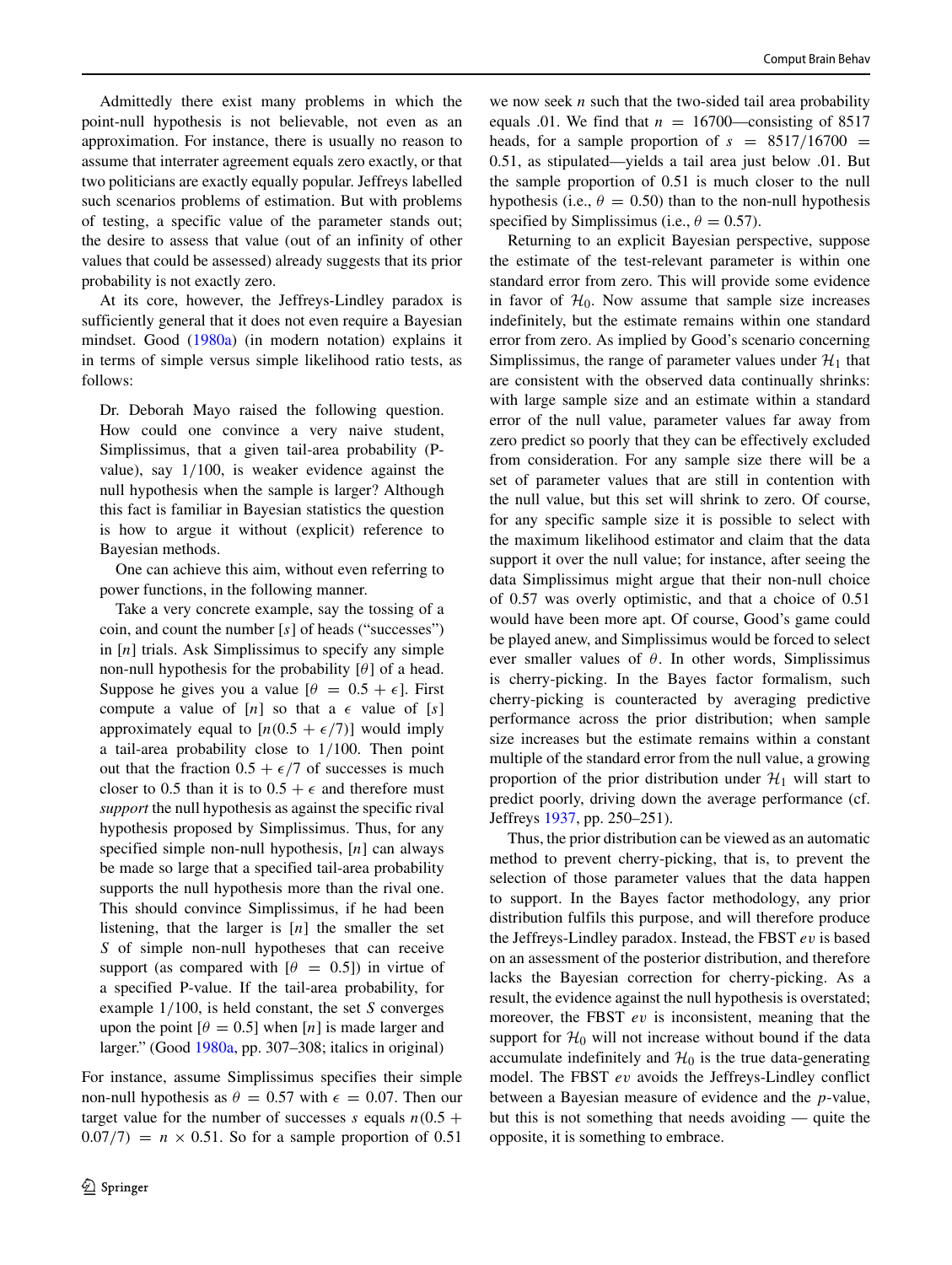In sum, to paraphrase Lindley, we claim that the degree of conviction is not even approximately the same in two situations with equal FBST *ev*s. An FBST *ev* of .05 in today's small sample does not mean the same as an FBST *ev* of .05 in tomorrow's large one.

## **Concluding Comments**

The FBST *ev* provides a Bayesian hypothesis testing analogue of the frequentist *p*-value. The FBST *ev* is easy to use and it arguably offers several distinct Bayesian advantages (e.g., the result does not depend on the sampling plan). However, we believe that the FBST *ev* falls short on several counts. As detailed above, the FBST *ev* cannot quantify evidence in favor of  $\mathcal{H}_0$ , it is susceptible to sampling to a foregone conclusion, it violates the principle of predictive irrelevance, and it suffers from the Jeffreys-Lindley paradox in the sense that its assessment of evidence is asymptotically equal to a constant multiple of the standard error. [4](#page-6-25) These limitations are fundamental.

In conclusion, we agree with the statement from de Bragança Pereira et al. [\(2008\)](#page-6-1) that the FBST *ev* is a "genuine Bayesian measure of evidence" in the sense that the FBST *ev* is a genuinely Bayesian procedure; the FBST *ev* is not, however, a genuine measure of evidence.

**Acknowledgements** The authors would like to thank Scott Brown, John Dunn, Riko Kelter and an anonymous reviewer for their comments on an earlier version of this paper.

**Funding** This research was supported by the Netherlands Organisation for Scientific Research (NWO; grant #016.Vici.170.083).

**Open Access** This article is licensed under a Creative Commons Attribution 4.0 International License, which permits use, sharing, adaptation, distribution and reproduction in any medium or format, as long as you give appropriate credit to the original author(s) and the source, provide a link to the Creative Commons licence, and indicate if changes were made. The images or other third party material in this article are included in the article's Creative Commons licence, unless indicated otherwise in a credit line to the material. If material is not included in the article's Creative Commons licence and your intended use is not permitted by statutory regulation or exceeds the permitted use, you will need to obtain permission directly from the copyright holder. To view a copy of this licence, visit [http://creativecommons.](http://creativecommons.org/licenses/by/4.0/) [org/licenses/by/4.0/.](http://creativecommons.org/licenses/by/4.0/)

#### **References**

<span id="page-6-7"></span>Bayarri, M. J., Berger, J. O., Forte, A., & García-Donato, G. (2012). Criteria for Bayesian model choice with application to variable selection. *The Annals of Statistics*, 40(3), 1550–1577.

- <span id="page-6-10"></span>Berger, J. O., & Wolpert, R. L. (1988). *The likelihood principle*, 2nd edn. Hayward (CA: Institute of Mathematical Statistics.
- <span id="page-6-5"></span>Berger, J. O., Bernardo, J. M., & Sun, D. (2009). The formal definition of reference priors. *The Annals of Statistics*, 37(2), 905–938.
- <span id="page-6-20"></span>Bernardo, J. M. (1980). A Bayesian analysis of classical hypothesis testing (with discussion). *Trabajos de Estadistica Y de Investigacion Operativa*, 31, 605–647.
- <span id="page-6-6"></span>Bernardo, J. M. (1979). Reference posterior distributions for Bayesian inference. *Journal of the Royal Statistical Society: Series B (Methodological)*, 41(2), 113–128.
- <span id="page-6-15"></span>Casella, G., & Berger, R. L. (1987). Reconciling Bayesian and frequentist evidence in the one-sided testing problem. *Journal of the American Statistical Association*, 82(397), 106–111.
- <span id="page-6-21"></span>Cousins, R. D. (2017). The Jeffreys–Lindley paradox and discovery criteria in high energy physics. *Synthese*, 194, 395–432.
- <span id="page-6-0"></span>de Bragança Pereira, C. A., & Stern, J. M. (1999). Evidence and credibility: Full Bayesian significance test for precise hypotheses. *Entropy*, 1, 99–110.
- <span id="page-6-2"></span>de Bragança Pereira, C. A., & Stern J. M. (in press). The *e*value: A fully Bayesian signifcance measure for precise statistical hypotheses and its research program. São Paulo Journal of *Mathematical Sciences*.
- <span id="page-6-1"></span>de Bragança Pereira, C. A., Stern, J. M., & Wechsler, S. (2008). Can a significance test be genuinely Bayesian. *Bayesian Analysis*, 3, 79–100.
- <span id="page-6-9"></span>Diniz, M., Pereira, C. A. B., Polpo, A., Stern, J. M., & Wechsler, S. (2012). Relationship between Bayesian and frequentist significance indices. *International Journal for Uncertainty Quantification*, 2(2), 161–172.
- <span id="page-6-3"></span>Evans, M. (2015). *Measuring statistical evidence using relative belief*. Boca Raton: CRC Press.
- <span id="page-6-13"></span>Feller, W. (1940). Statistical aspects of ESP. *Journal of Parapsychology*, 4, 271–298.
- <span id="page-6-14"></span>Feller, W. (1968). *An introduction to probability theory and its applications: Vol. I.*, 3rd edn. Hoboken: Wiley.
- <span id="page-6-11"></span>Ghosal, S., & van der Vaart, A. W. (2017). *Fundamentals of nonparametric Bayesian inference* Vol. 44. Cambridge: Cambridge University Press.
- <span id="page-6-22"></span>Good, I. J. (1980a). The contributions of Jeffreys to Bayesian statistics. In A. Zellner (Ed.) *Bayesian analysis in econometrics and statistics: essays in honor of Harold Jeffreys* (pp. 21–34). Amsterdam: North-Holland Publishing Company.
- <span id="page-6-23"></span>Good, I. J. (1980b). The diminishing significance of a *p*–value as the sample size increases. *Journal of Statistical Computation and Simulation*, 11, 307–313.
- <span id="page-6-4"></span>Grünwald, P., de Heide, R., & Koolen, W. (2020). Safe testing. arXiv[:1906.07801.](http://arxiv.org/abs/1906.07801)
- <span id="page-6-17"></span>Jeffreys, H. (1935). Some tests of significance, treated by the theory of probability. *Proceedings of the Cambridge Philosophy Society*, 31, 203–222.
- <span id="page-6-18"></span>Jeffreys, H. (1937). *Scientific inference*, 1st edn. Cambridge: Cambridge University Press,.
- <span id="page-6-19"></span>Jeffreys, H. (1939). *Theory of probability*, 1st edn. Oxford: Oxford University Press.
- <span id="page-6-8"></span>Jeffreys, H. (1961). *Theory of probability*, 3rd edn. Oxford: Oxford University Press.
- <span id="page-6-16"></span>Jeffreys, H. (1973). *Scientific inference*, 3rd edn. Cambridge: Cambridge University Press.
- <span id="page-6-24"></span>Jeffreys, H. (1974). Fisher and inverse probability. *International Statistical Review*, 42, 1–3.
- <span id="page-6-12"></span>Jeffreys, H. (1980). Some general points in probability theory. In A. Zellner (Ed.) *Bayesian analysis in econometrics and statistics: essays in honor of Harold Jeffreys* (pp. 451–453). Amsterdam: North-Holland Publishing Company.

<span id="page-6-25"></span><sup>4</sup>This argument is based on the asymptotic equivalence between the *p*-value and the FBST *ev* detailed earlier (Diniz et al., [2012\)](#page-6-9).